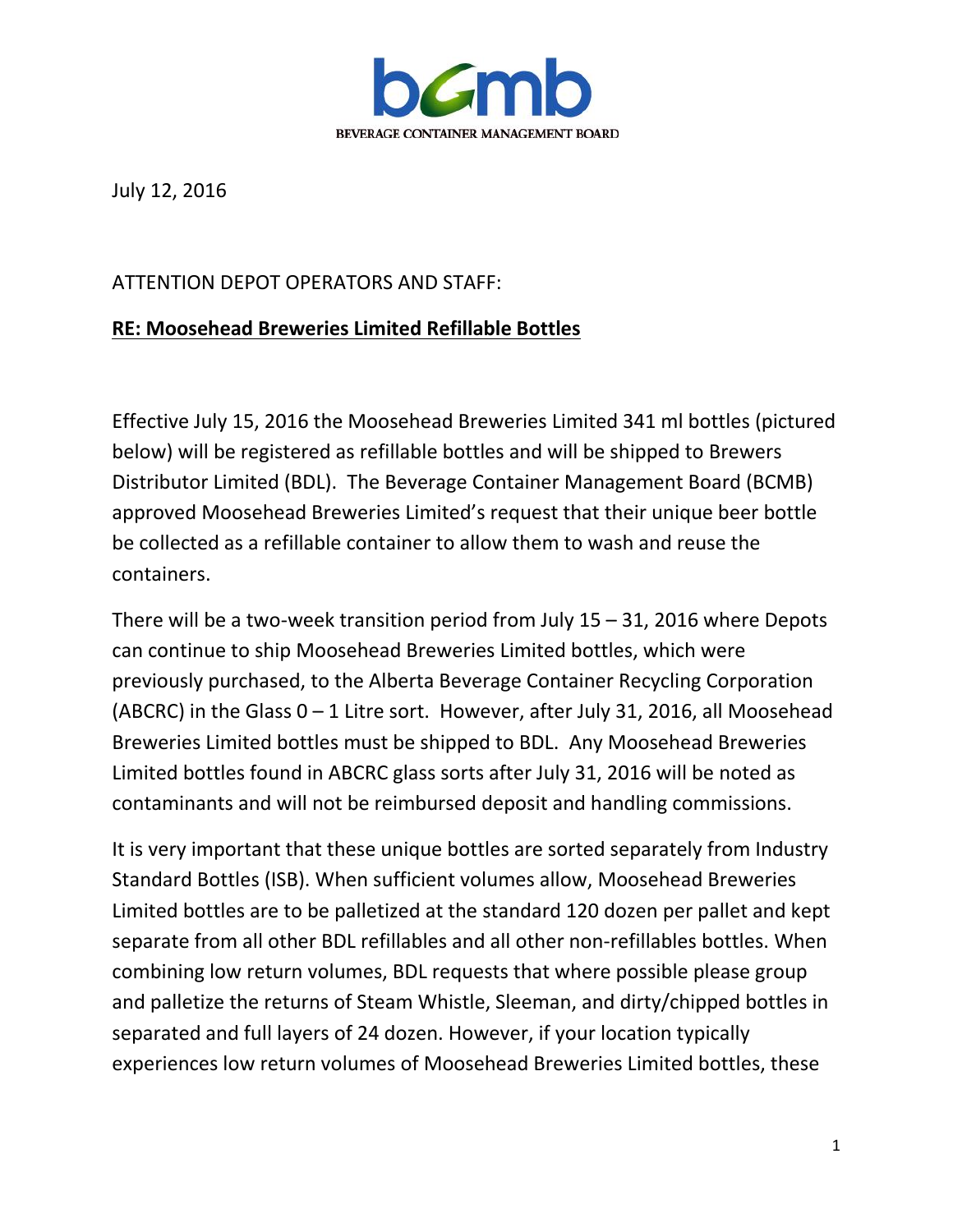

cases, in full dozen quantities, may be combined on a same layer with similarly low returns of Steam Whistle, Sleeman and dirty/chipped ISB.

The handling commission for this refillable container is \$0.1042. The deposit refund provided to the customer by the depot will be \$0.10 as the containers are under 1L in volume. The BDL container identification number for returns of this container type # 903.

Please ensure your staff is aware of the sorting change for the Moosehead Breweries Limited bottles going forward. Thank you for your cooperation. Please contact the BCMB at 1-888-424-7671, if you have any questions.